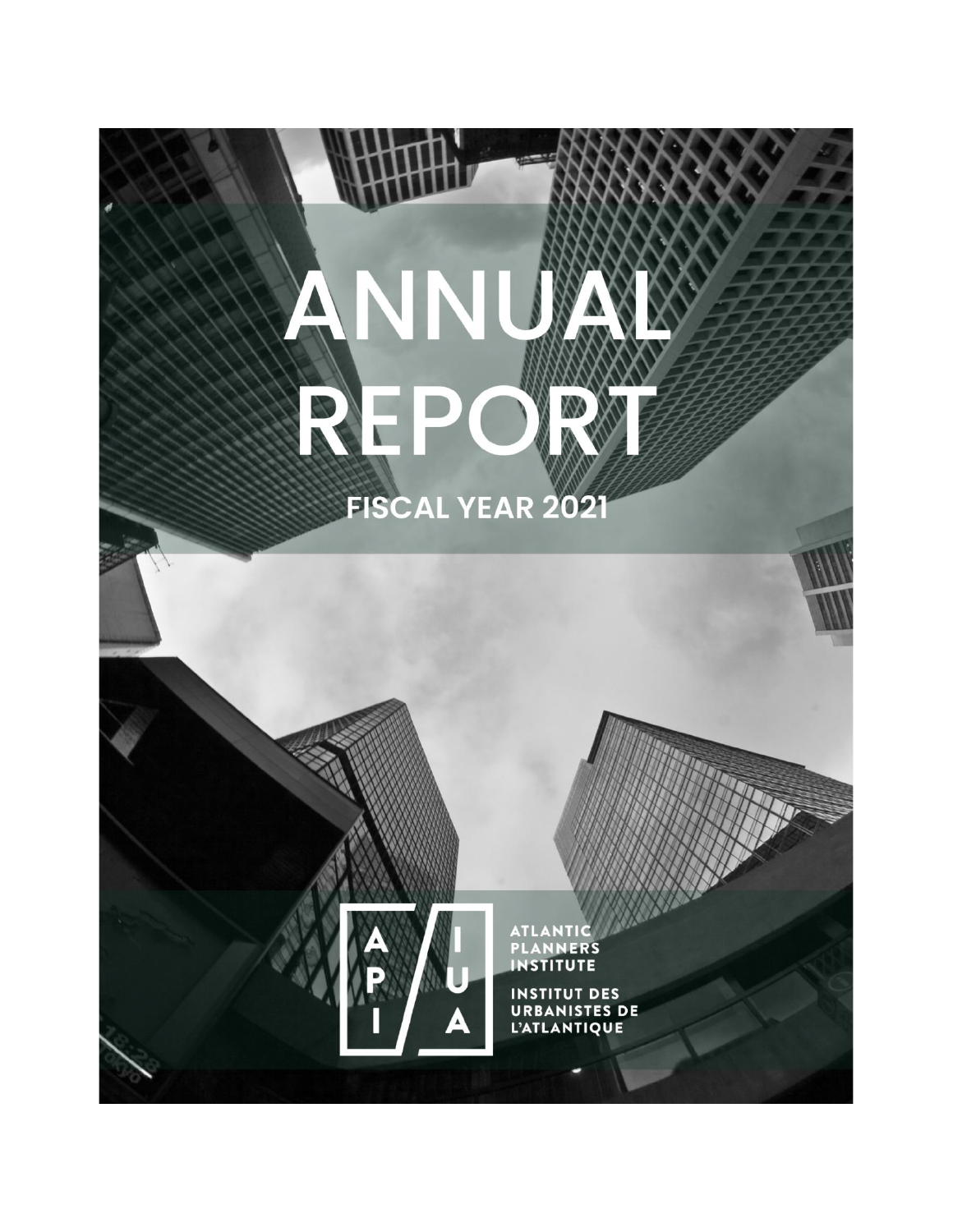

# Contents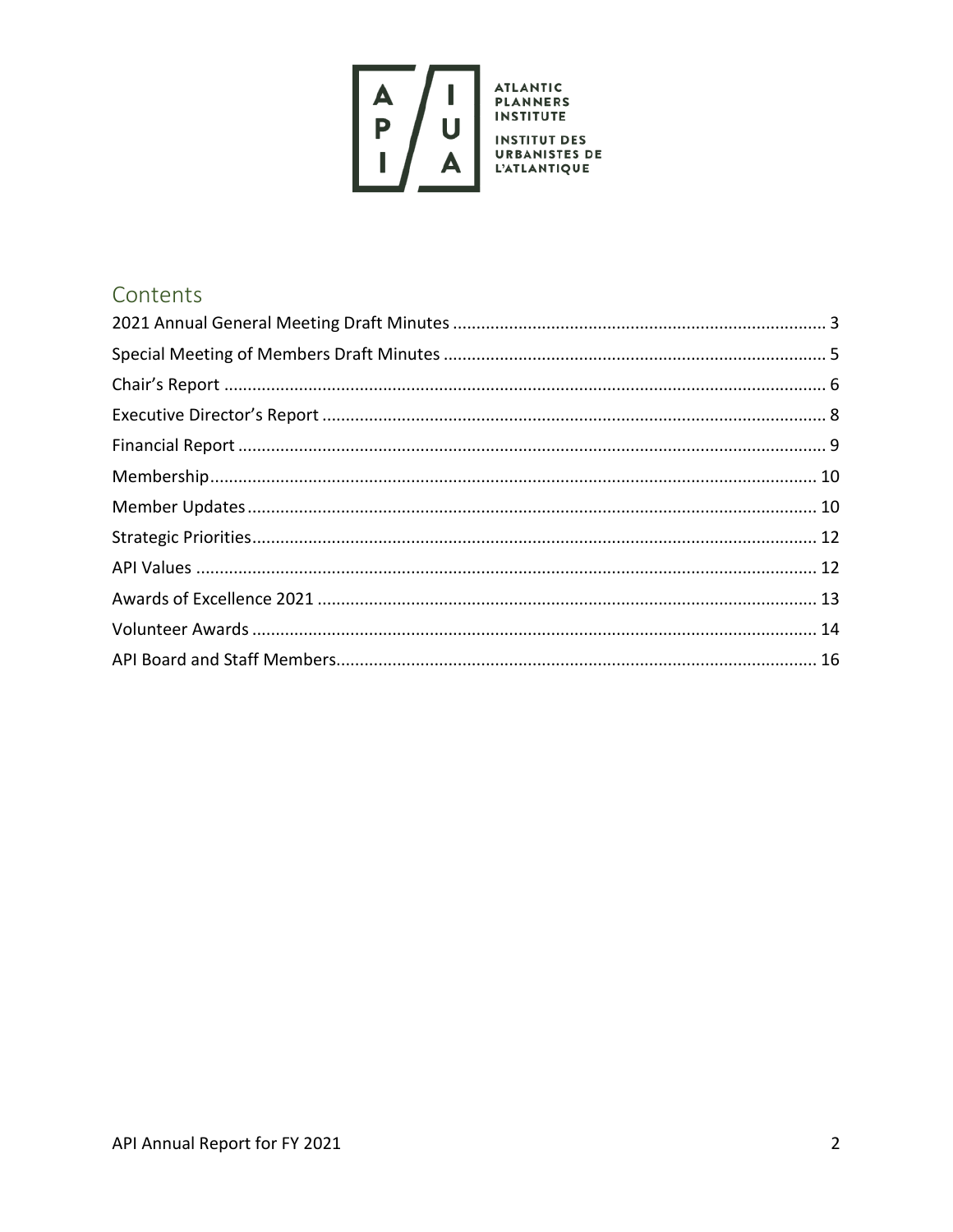

# <span id="page-2-0"></span>2021 Annual General Meeting Draft Minutes

## **June 17, 2021, at 4:00 PM ADT**

#### By Videoconferencing

#### **In attendance:**

Tracey Wade, Chair of API Board Samantha Murphy, API Board Rachel Gilbert, API Board Brianna Maxwell, API Board Travis Nikkel, API Board Michelle MacDonald, Executive Director

#### **Member Proxyholders in Attendance:**

Greg Zwicker, Licensed Professional Planners Association of Nova Scotia Jamie Burke, New Brunswick Association of Planners Julia Schwarz, Newfoundland and Labrador Association of Professional Planners Robert Zilke, Prince Edward Island Institute of Professional Planners

## **Regrets:**

Lindsay Church, API Board

#### **1. Call to order**

The meeting was called to order by Tracey Wade, Chair of the Board, at 4:05 pm.

#### **2. Adoption of the Agenda**

**MOTION:** It was moved by Jamie Burke, seconded by Julia Schwarz, that the Agenda be adopted as presented. **MOTION CARRIED**

## **3. Approval of the Minutes of the June 2019 Annual General Meeting**

**MOTION:** It was moved by Greg Zwicker seconded by Julia Schwarz, that the Minutes of the June 2020 Annual General Meeting be adopted. **MOTION CARRIED**

## **4. Presentation of the Annual Report**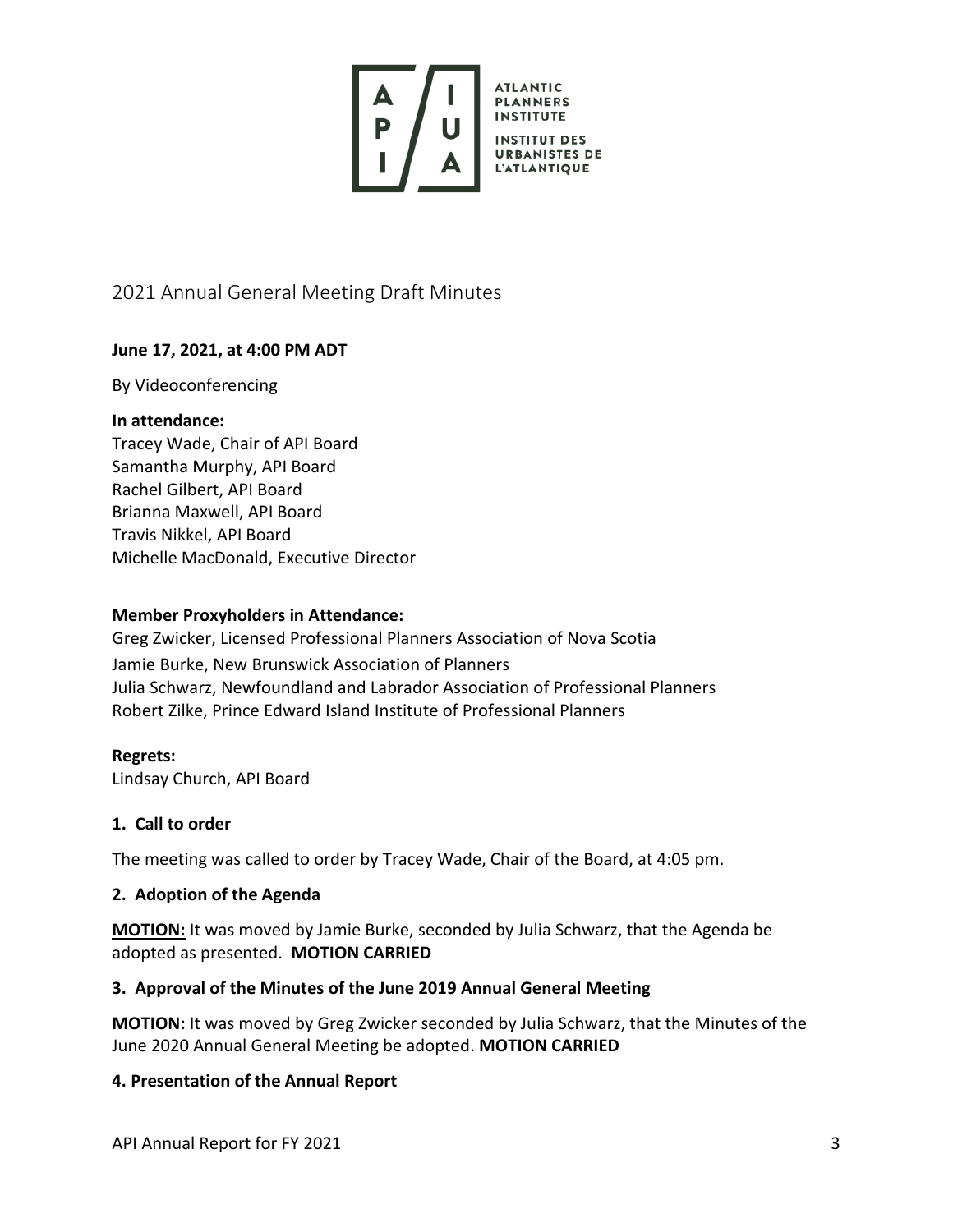

The annual report was received. Tracey Wade drew attention to highlights from last year.

## **5. Presentation of Financial Statements and Appointment of Auditor**

The Financial Statements for 2020 were received. Tracey Wade reviewed the financial position of API.

**MOTION**: It was moved by Greg Zwicker, seconded by Jamie Burke, that Arsenault Cameron Best Ellis be reappointed as the audit review firm for the 2021 Fiscal Year. **MOTION CARRIED**

## **6. Amendment of By-law No.1.**

**MOTION:** It was moved by Greg Zwicker, seconded by Julia Schwarz, that the members ratify the amendment to section 6.3 of the by-laws to change quorum for Board meetings from 75% to 50% plus 1." **MOTION CARRIED**

## **7. Expression of Thanks**

On behalf of API, Tracey Wade expressed thanks to all members whose volunteer efforts contribute to the success of the profession in Atlantic Canada, including those who serve: on the API board; on the API Committees of Continuous Professional Learning, Professional Practice Review, and Awards; on the Professional Standards Committee; on the Professional Standards Board and Committees; on the CIP Board, and CIP Committees; and those who serve on the provincial association councils, committees, and other volunteer roles.

**MOTION:** It was moved by Julia Schwarz, seconded by Robert Zilke, to extend a formal expression of thanks to all the volunteers who have given so much of their time over the past year to support the profession. **MOTION CARRIED**

## **8. Other Business**

There was no other business.

## **9. Adjournment**

**MOTION:** It was moved by Julia Schwarz that the meeting do adjourn. **MOTION CARRIED**

Meeting adjourned at 4:34 pm.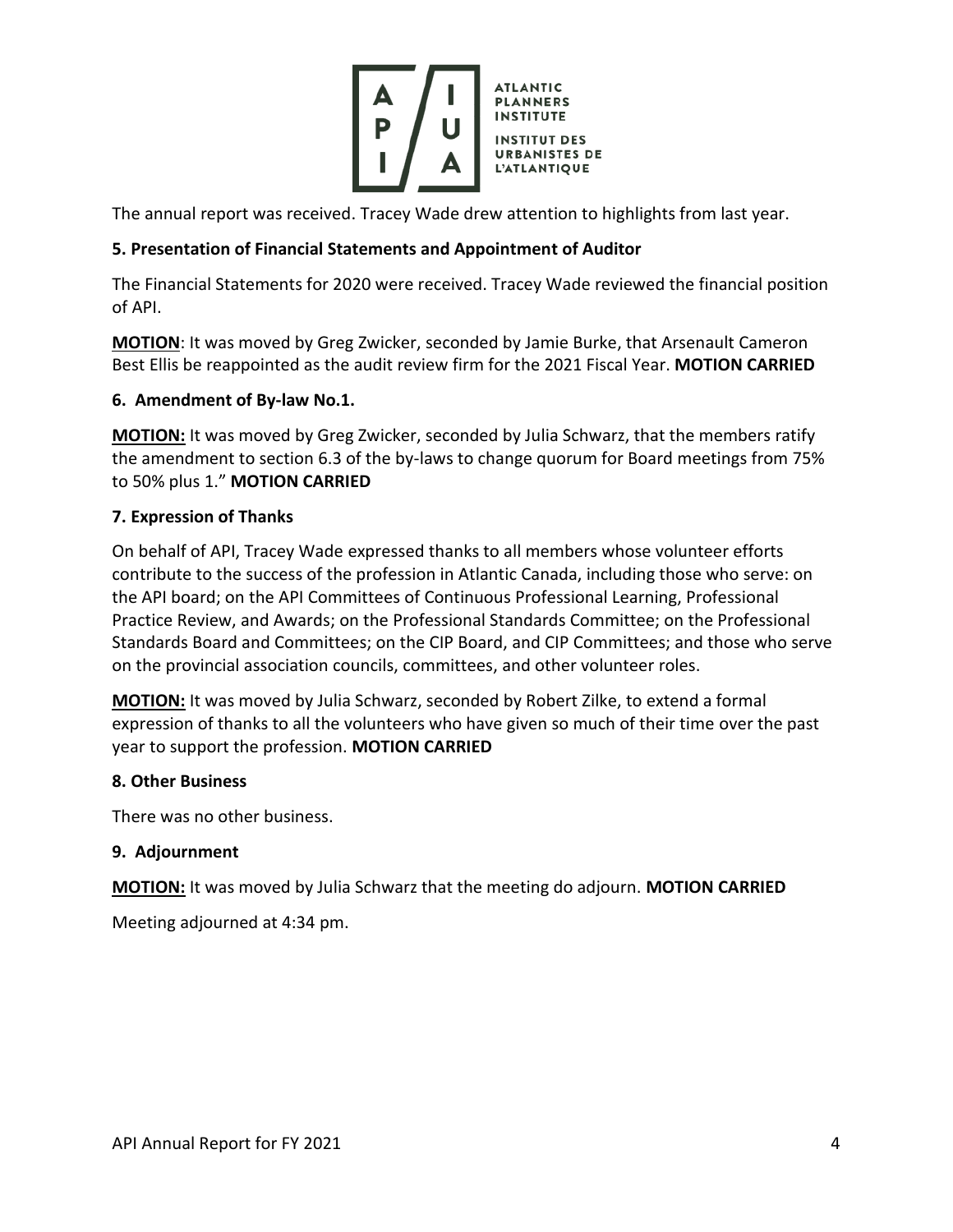

**PLANNERS INSTITUTE INSTITUT DES URBANISTES DE L'ATLANTIQUE** 

**ATLANTIC** 

<span id="page-4-0"></span>Special Meeting of Members Draft Minutes **February 25, 2022 at 8:30am AT** By Videoconferencing

**In attendance:**

Tracey Wade, Chair of API Board Samantha Murphy, API Board Rachel Gilbert, API Board Travis Nikkel, API Board Michelle MacDonald, Executive Director

#### **Member Proxyholders in Attendance:**

Robert Zilke, Prince Edward Island Institute of Professional Planners Andrew Smith, New Brunswick Association of Planners Julia Schwarz, Newfoundland and Labrador Association of Professional Planners Luc Ouellet, Licensed Professional Planners Association of Nova Scotia

#### **Regrets:**

Brianna Maxwell, API Board Lindsay Church, API Board

**1. Call to order** The meeting was called to order by Tracey Wade, Chair of the Board, at 8:31 am.

#### **2. Adoption of the Agenda**

**MOTION:** It was moved by Julia Schwarz, seconded by Luc Ouellet, that the Agenda be adopted as presented. **MOTION CARRIED**

#### **3. Amendment of By-law No. 1.**

**MOTION:** It was moved by Luc Ouellet, seconded by Julia Schwarz, that the members ratify the amendment to the by-laws in sections 5.1(1) and section 7.2 (1) as approved by the Board of Directors on December 8, 2021. **MOTION CARRIED**

#### **4. Other Business**

There was no other business.

#### **5. Adjournment**

**MOTION:** It was moved by Rob Zilke, seconded by Andrew Smith, that the meeting do adjourn. **MOTION CARRIED**

Meeting adjourned at 8:36 am.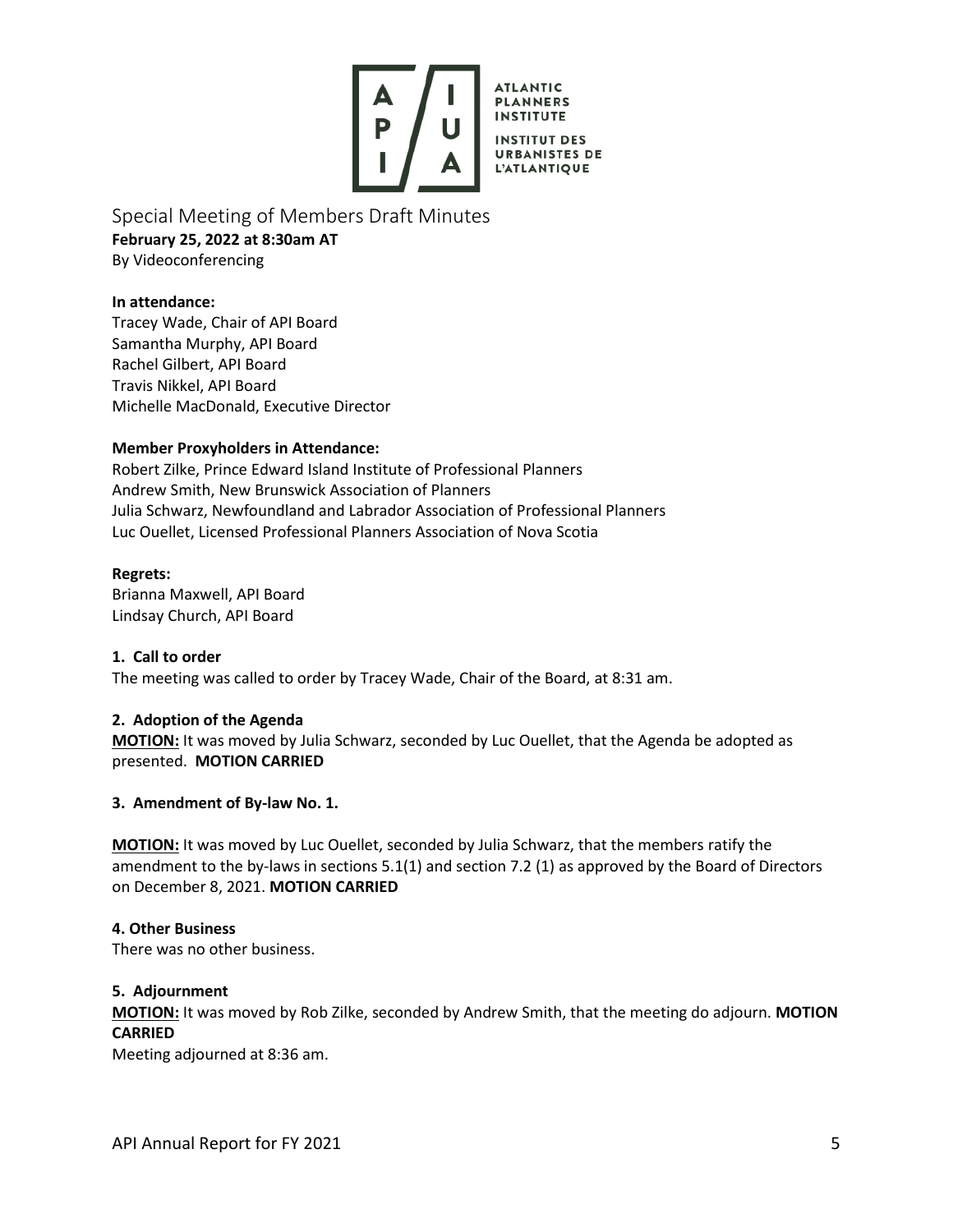

**PLANNERS INSTITUTE INSTITUT DES URBANISTES DE L'ATLANTIQUE** 

<span id="page-5-0"></span>Chair's Report March 2022

Hello everyone – I'm pleased to submit the API Chair's report for 2021. I've been supported on the Board by Samantha Murphy, Rachel Gilbert, and Lindsay Church as well as our two student members, Travis Nikkol and Brianna Maxwell.

Ongoing health and safety protocols required that all in-person meetings at both the CIP and API levels remained online in 2021. The regional API conference was again postponed, and the 2021 National CIP conference in Halifax was rescheduled to 2023. Once again, webinars became the best way to connect



with other planners to gain CPL credits. CPL topics were numerous, but affordable housing was by far the most popular theme. Many unique projects from throughout Atlantic Canada were showcased and can be re-watched via API's YouTube site:

[https://www.youtube.com/channel/UCDbfXPd-LhJweab5FiPlcKg/videos.](https://www.youtube.com/channel/UCDbfXPd-LhJweab5FiPlcKg/videos) API established an Atlantic Conference Planning Committee to help take some of the burdens for conference planning off the hosting provinces. API is pleased to share that we are planning an in-person event in Charlottetown, October 19-21, 2022.

API has continued to make significant contributions at the national level, most notably in our work that led to a formal review of the planning competencies by the Standards Committee (SC). We thank those members who volunteered their time to provide input and feedback in the process and look forward to the next phase of the project in 2022. A big thank you to Gay Drescher for leading the way on that file. In December 2021, Gay stepped down from her role as API's representative and Chair of the SC and is being replaced by Bill Budd.

Advocacy for the planning profession has been a long-held role of API. API's Executive Director, Michelle MacDonald, continues to work with the Newfoundland-Labrador Association of Professional Planners to achieve RPP legislation in that province. As well, the Board continues to nurture its relationship with the Dalhousie School of Planning by participating in events (World Town Planning Day, SHIFT Conference, Earth Day celebrations), as well as inviting discussion on ways to improve links between the school, planning students and professional planners, all with the hope of encouraging graduates to stay and practice in Atlantic Canada.

I want to thank all the many volunteers who step up and offer their insight and enthusiasm with API, the provincial associations, and those who represent the Atlantic region on national committees. None of these organizations could function without you. Finally, another big thank you to Michelle and Jay, and the AOR Team for their continued commitment to modernizing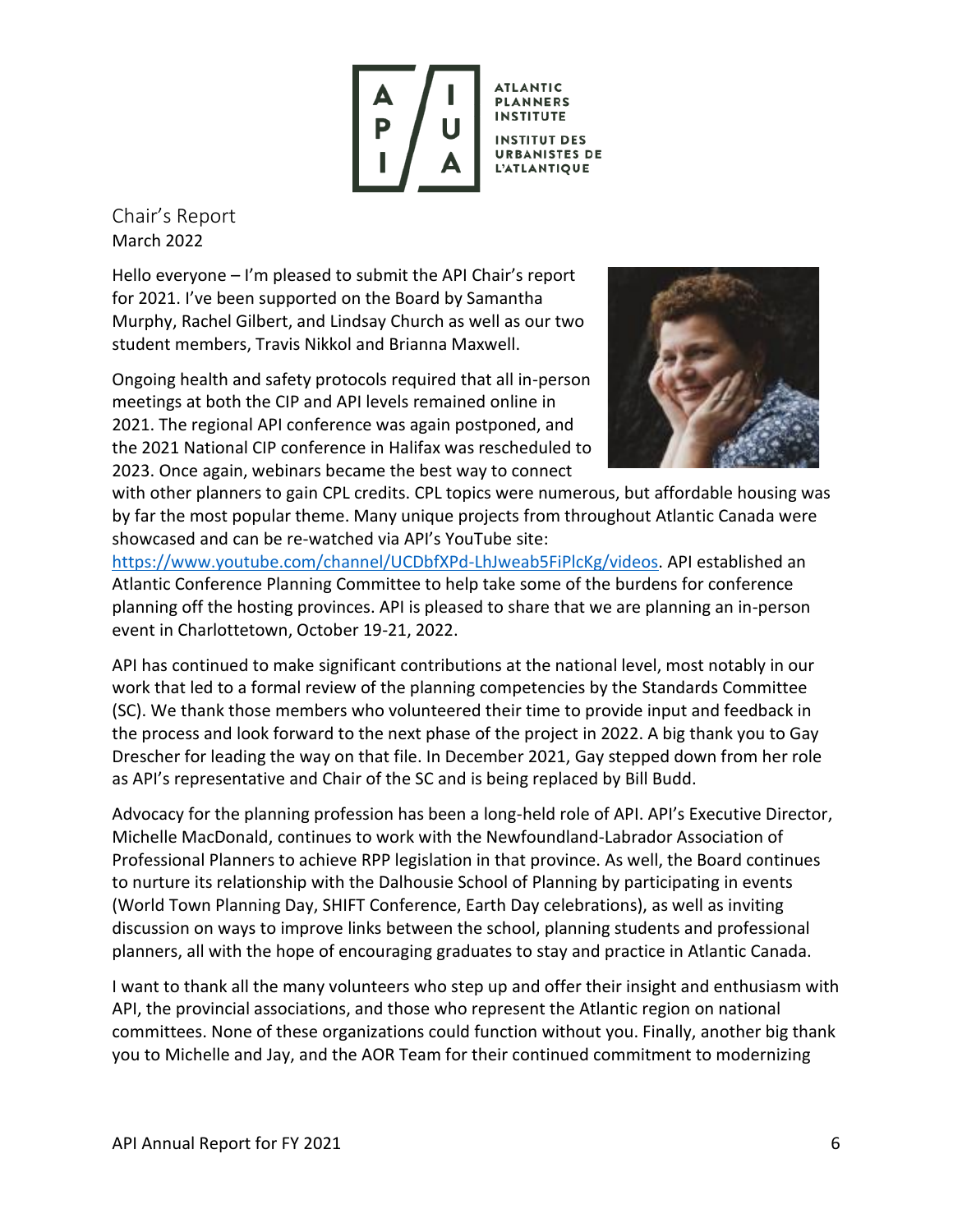

our organizations and supporting our volunteers and members in so many ways. I honestly have no idea what we'd do without you.

In closing, while this seemingly endless pandemic is not yet over, there seems to be light at the end of the tunnel as we learn to live with COVID-19. As we go through the next few months and year, be kind to yourself, be kind to others, and take some time each day to focus on what makes you happy.

Looking forward to seeing everyone face-to-face in the not-so-distant future – let's plan on being in Charlottetown in October 2022!

Respectfully submitted,

Wade

Tracey Wade, RPP, MCIP API Board Chair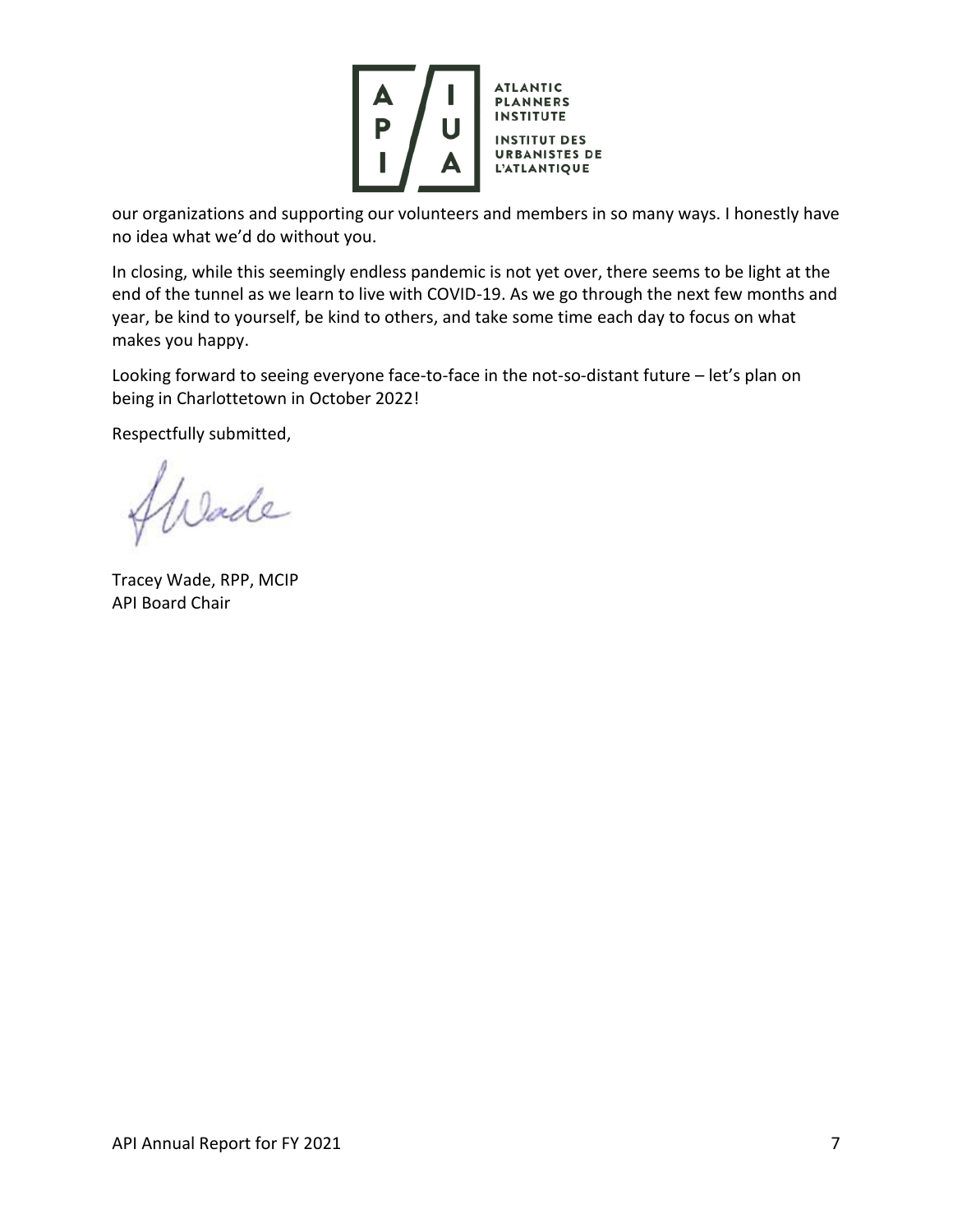

<span id="page-7-0"></span>Executive Director's Report June 2022

August 2022 will mark the sixth anniversary for me as API's Executive Director. Jay and I and the rest of the team at AOR Solutions are pleased to continue to provide association management services to the Atlantic Planners Institute (API), and it continues to be my great pleasure to serve as your part-time Executive Director. I, and other members of the AOR team, provide the equivalent of 85 hours a month in support to the Atlantic Planners Institute (API), including executive leadership, administration, bookkeeping, membership coordination and communications.

A key initiative in 2020 was the establishment by the API Board of the Ends Goals, governing policies, and Guiding Values of the organization. As Executive Director, my team and I are guided by these End Goals and Values in all we do.

API continues to provide membership support services to the four provincial associations. We were saddened to not have had an in-person conference in 2021 for the second straight year due to the pandemic. However, planning is well underway by a Regional Conference Planning Committee to hold an in-person conference in October 2022 in PEI. We look forward to seeing you all there. In the meantime, we continue to support members obtain CPL credits through online webinars.

As Executive Director, I have also been liaising with the Canadian Institute of Planners, the Professional Standards Board, the Standards Committee, the Planning Alliance Forum and the provincial Institutes (known as PTIAs) across the country. I am happy to participate and lead initiatives with my PTIA Executive Director colleagues across the country through the Joint Administrators Group.

The AOR Solutions team and I continue to be proud to provide association management services to the Atlantic Planners Institute and the four provincial associations. We look forward to continuing to work together with members to support and expand the planning profession in Atlantic Canada.

Respectfully submitted,

Michelle 2 Mac Omd

Michelle L. MacDonald Executive Director, Atlantic Planners Institute Co-Owner of AOR Solutions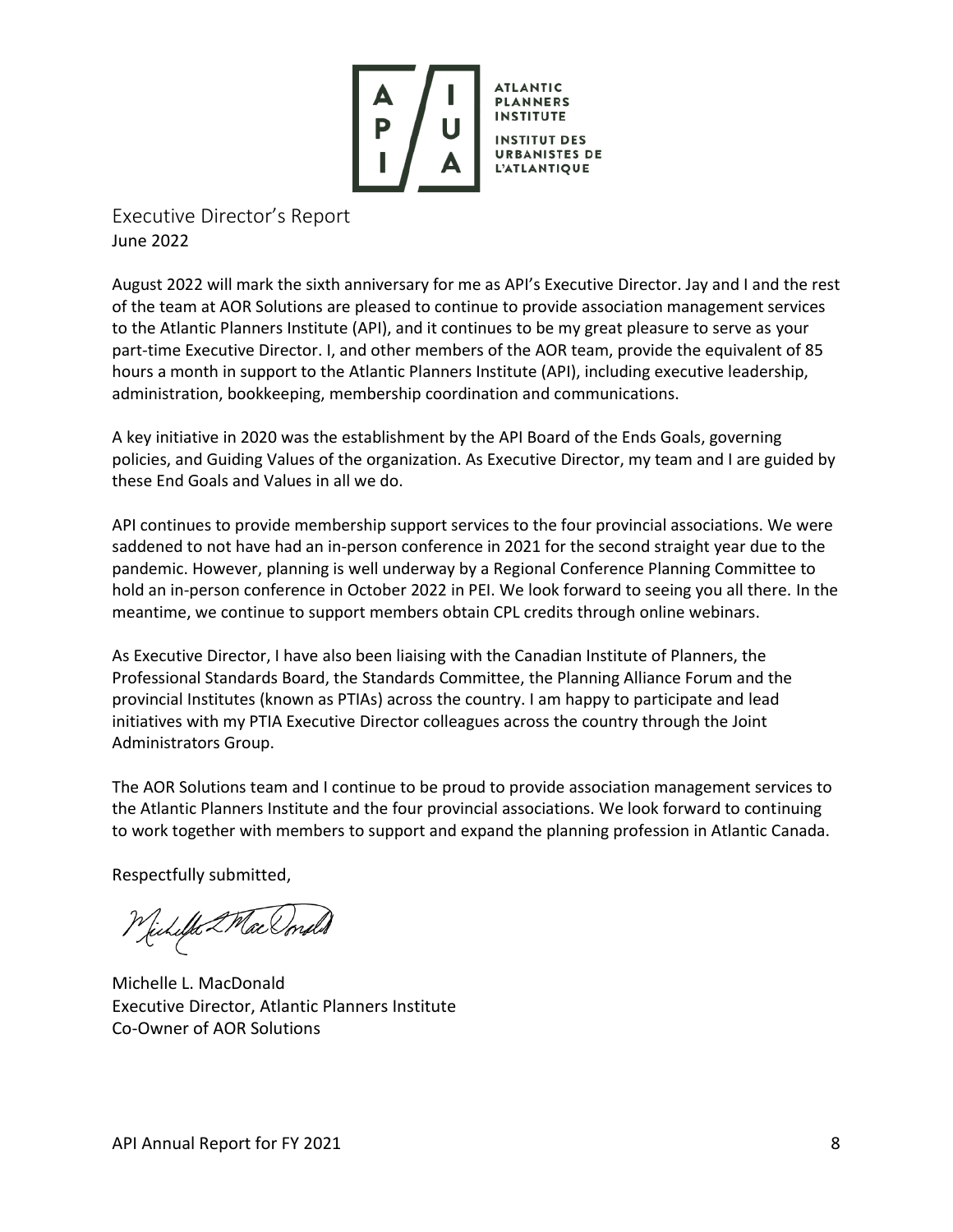

<span id="page-8-0"></span>Financial Report

June 2022

## **2021 Financial Statements**

API's 2021 revenue was approximately \$84,988 and total expenditures were \$66,236, which results in a profit of \$18,752. With no conference and no travel expenses for national meetings, or committee meetings, expenses were lower than budgeted.

## **Operating Fund**

API works to keep a minimum of 6 months operating funds in cash or investments to support ongoing expenditures for the organization. At the end of 2020, this was \$53, 776.

## **Reserve Funds**

At the end of 2019, API established three reserve funds as part of API's ongoing work towards being a fiscally responsible organization. In 2021, funds were transferred back into the strategic reserve fund to replace funds spent in 2020 to support strategic planning and governance work, there were no changes made to the reserves. As such, the following amounts have been identified in reserves at the end of 2021:

• Discipline reserve: \$45,000 – this is a minimal amount that has been set aside to assist with any possible litigation in relation to disciplinary measures against members.

• Strategic reserve: \$15,000 – this amount is earmarked for strategic contingencies as opportunities arise to improve the organization.

• Conference reserve: \$10,000 – this amount is set aside to cover the unlikely event that a conference experiences a financial loss. This fund will be used in 2022 to support initial expenses for the national 2023 conference.

API continues to look at new ways to provide excellent and economical service to its four member associations as well as to the broader membership of professional planners in Atlantic Canada.

Respectfully submitted,

Michelle 2 Mac Umd S

Michelle MacDonald Executive Director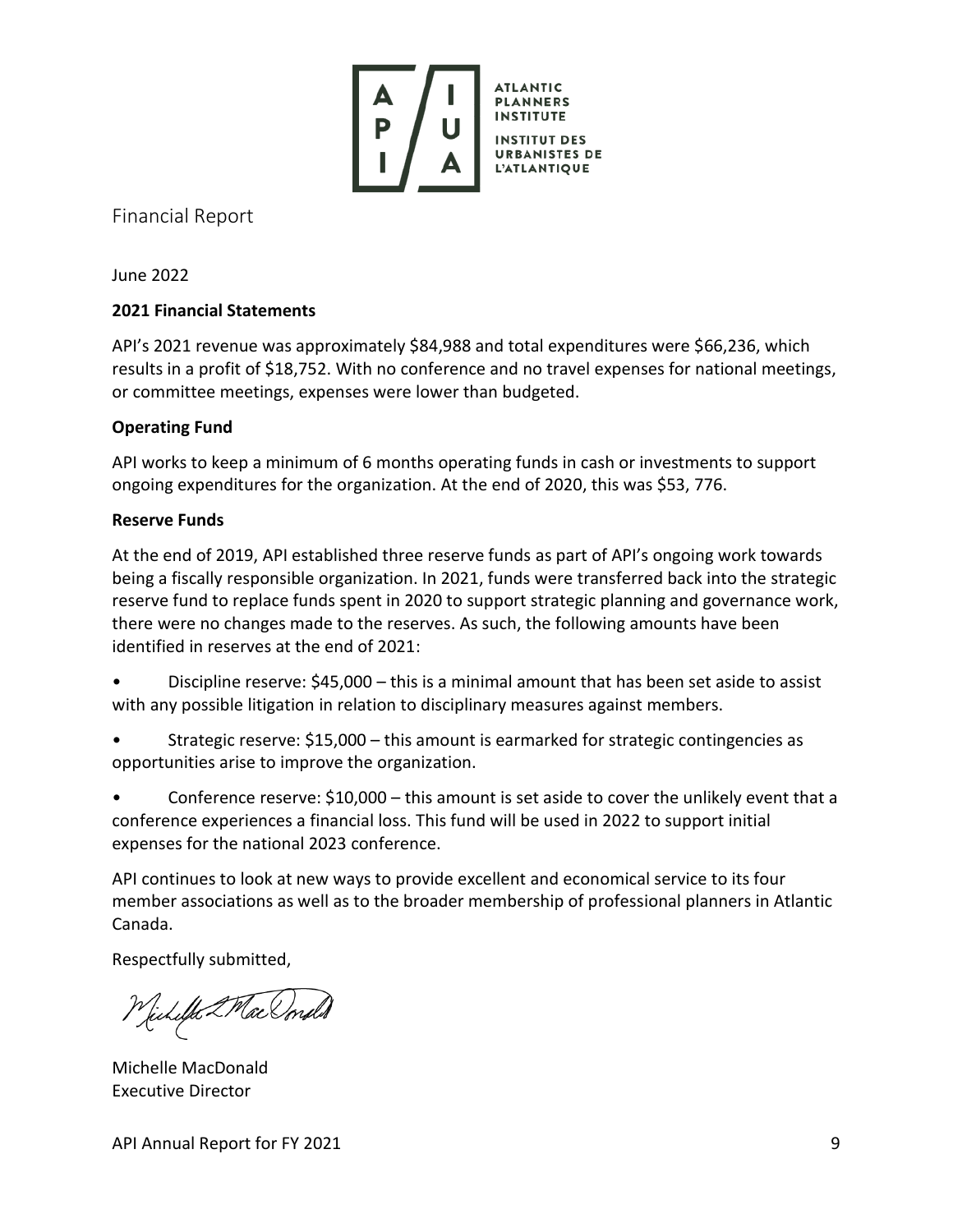![](_page_9_Picture_0.jpeg)

<span id="page-9-0"></span>Membership As of December 13, 2021, there are 374 active members.

|                            | <b>NBAP</b>    | <b>NLAPP</b>   | <b>LPPANS</b>  | <b>PEIIPP</b> | <b>Grand</b><br><b>Total</b> |
|----------------------------|----------------|----------------|----------------|---------------|------------------------------|
| Candidate                  | 9              | $\overline{2}$ | 50             | 3             | 64                           |
| <b>Full Member</b>         | 53             | 26             | 148            | 13            | 240                          |
| Non-Practicing - Candidate |                |                | 1              |               | 1                            |
| Non-Practicing - Full      | 1              |                | 1              | 1             | 3                            |
| Pre-Candidate              | $\overline{2}$ | $\overline{2}$ |                |               | $\overline{4}$               |
| <b>Retired Member</b>      | 4              |                | $\overline{7}$ | 1             | 12                           |
| <b>Student Member</b>      |                | $\overline{2}$ | 48             |               | 50                           |
| <b>Grand Total</b>         | 69             | 32             | 255            | 18            | 374                          |

In addition, 15 members are full members in other PTIAs but have a secondary affiliation with API (7 in PEIIPP, 3 in LPPANS, and 5 in NBAP). These members are not recorded above.

## <span id="page-9-1"></span>Member Updates

The following is a list of new members, candidates, and members who retired, resigned, or are deceased in 2021. This list includes all changes for the Fiscal Year, which runs from January to December. In the event someone was missed, please accept our apologies and pass along the information to the API Executive Director.

#### **Full Members**

| Megan Backos          | (LPPANS) |
|-----------------------|----------|
| <b>Meaghan Dalton</b> | (LPPANS) |
| Juniper Littlefield   | (LPPANS) |
| Jason Genée           | (LPPANS) |
| Iyad Al-Halis         | (LPPANS) |
| Farhana Ferdous       | (LPPANS) |
| Daniel Bryce          | (LPPANS) |
| Adriane Salah         | (LPPANS) |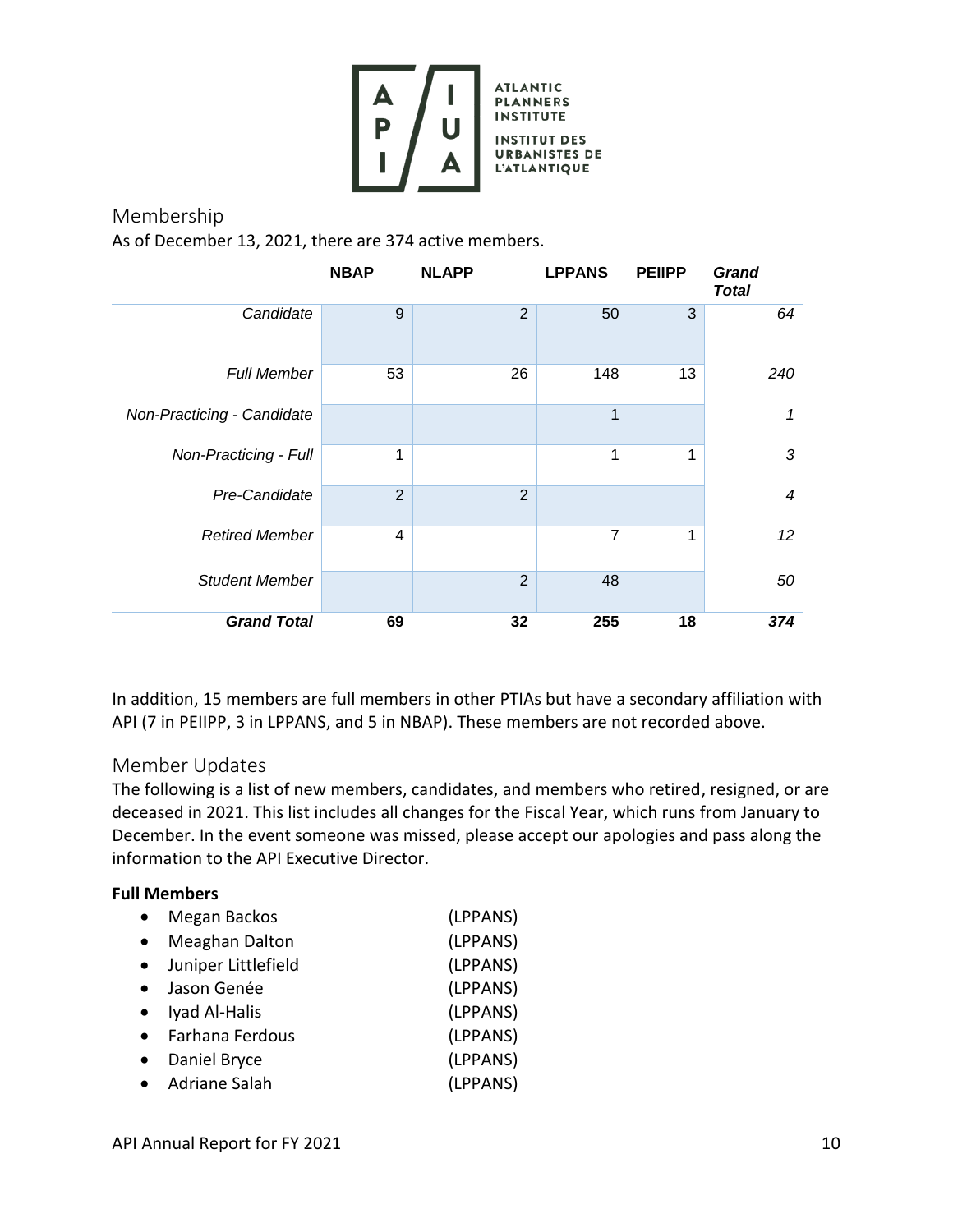![](_page_10_Picture_0.jpeg)

**ATLANTIC<br>PLANNERS INSTITUTE INSTITUT DES** 

**URBANISTES DE<br>L'ATLANTIQUE** 

|                                 | <b>Adam Fine</b>       | (LPPANS) |  |  |
|---------------------------------|------------------------|----------|--|--|
|                                 | <b>Stan Kochanoff</b>  | (LPPANS) |  |  |
|                                 | Darren Randell         | (NLAPP)  |  |  |
| <b>Candidates</b>               |                        |          |  |  |
|                                 | Brianna Maxwell        | (LPPANS) |  |  |
|                                 | Caroline Robertson     | (LPPANS) |  |  |
|                                 | Derek Robertson        | (LPPANS) |  |  |
| $\bullet$                       | David Paterson         | (LPPANS) |  |  |
| $\bullet$                       | <b>Tyler Boutilier</b> | (LPPANS) |  |  |
| $\bullet$                       | Emma MacEachern        | (LPPANS) |  |  |
|                                 | Mark TeKamp            | (LPPANS) |  |  |
| $\bullet$                       | Alyson Dobrota         | (LPPANS) |  |  |
|                                 | <b>Faith Ford</b>      | (LPPANS) |  |  |
| $\bullet$                       | Carter Beaupre-McPhee  | (LPPANS) |  |  |
|                                 | Lee-Ann Martin         | (LPPANS) |  |  |
|                                 | Arvind Gopalakrishnan  | (LPPANS) |  |  |
| $\bullet$                       | Kevin Cooper           | (LPPANS) |  |  |
| $\bullet$                       | James Coons            | (LPPANS) |  |  |
|                                 | Victoria Hamilton      | (LPPANS) |  |  |
|                                 | <b>Erin Sauve</b>      | (LPPANS) |  |  |
| $\bullet$                       | <b>Brendan Lamb</b>    | (LPPANS) |  |  |
| $\bullet$                       | Katherine Clark        | (LPPANS) |  |  |
| $\bullet$                       | Lauren Shaw            | (LPPANS) |  |  |
| $\bullet$                       | Molly Smith            | (NBAP)   |  |  |
| $\bullet$                       | <b>Phil Ouellette</b>  | (NBAP)   |  |  |
|                                 | Mark O'Hearn           | (NBAP)   |  |  |
|                                 | Peter Johnston         | (NBAP)   |  |  |
|                                 | Justin Grift           | (NBAP)   |  |  |
| <b>Transfer in Full Members</b> |                        |          |  |  |
|                                 | <b>Keith Batstone</b>  | (NLAPP)  |  |  |

| Fredrick van Rooyen | (NBAP) |
|---------------------|--------|
|                     |        |

- Jennifer Kirchner (NBAP) • Reid Shepherd (LPPANS)
- Diane Childs (LPPANS)

## **Retired Members**

 $\bullet$  William Janssen (NBAP)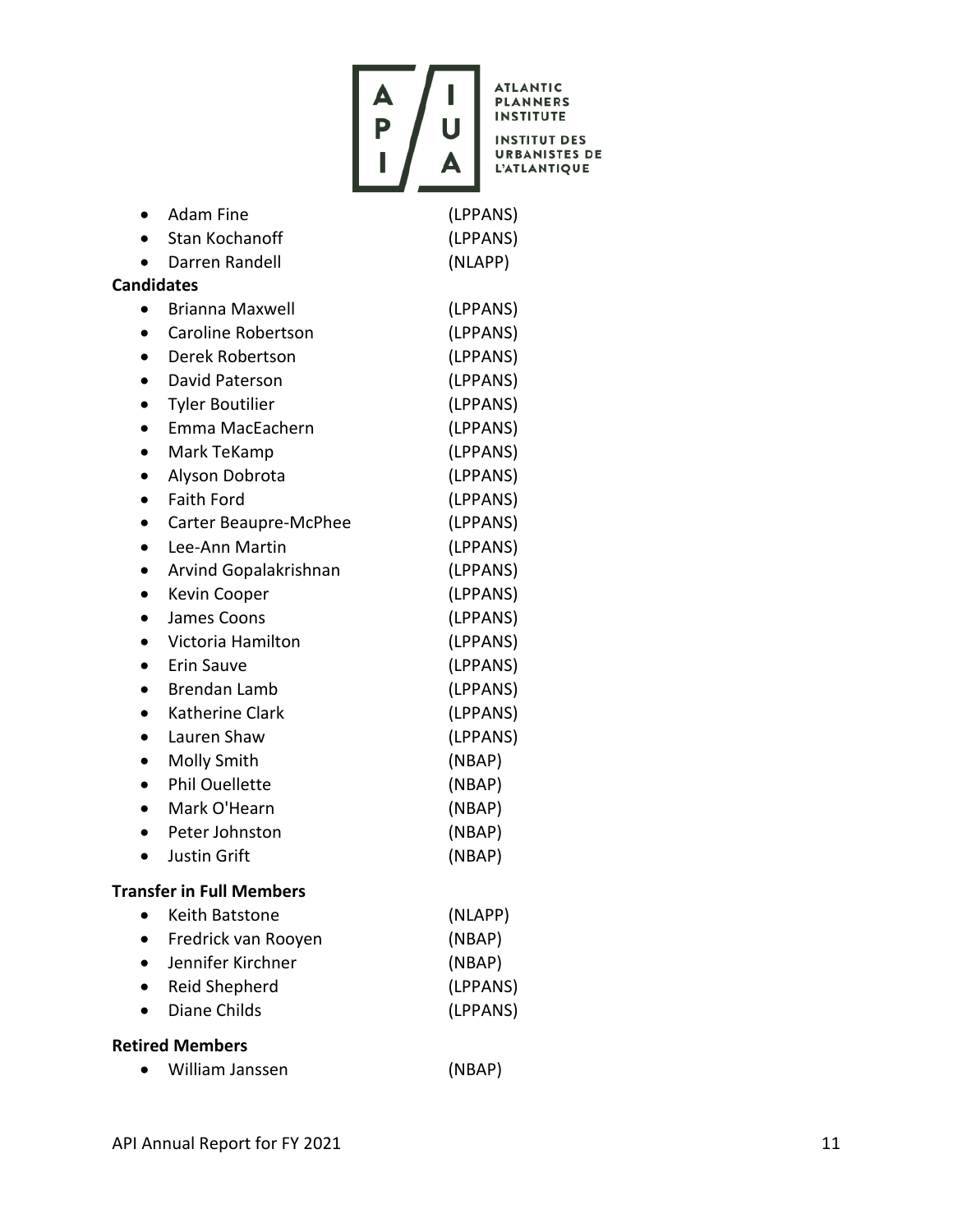![](_page_11_Picture_0.jpeg)

## <span id="page-11-0"></span>Strategic Priorities

The Atlantic Planners Institute is a not-for-profit corporation incorporated under the *Canada Not-for-Profit Corporations Act*.

As part of its work on governance in 2021, the API Board identified several strategic priorities it calls its End Goals.

## **API End Goals**

API is committed to creating the necessary conditions to allow certified planners in Atlantic Canada to practice within a respected profession, including:

- 1. Provincial Associations within the Atlantic Planners Institute are supported in service delivery to members.
- 2. A legislative environment exists in all four Atlantic Provinces that recognizes the profession.
- 3. Atlantic Canada has an education and training environment that facilitates new entrants to the profession and continuous professional learning throughout a member's career.
- 4. In Atlantic Canada there is a positive public image of members as a group, of the profession, and the practice of planning.
- 5. The Atlantic Planners Institute is an active participant in national initiatives to support the profession.

## <span id="page-11-1"></span>API Values

In all we do, the Atlantic Planners Institute will:

1. Protect the public interest regarding environmental stewardship, sustainability, and public engagement.

- 2. Make evidence-informed decisions.
- 3. Respect diversity of perspectives and backgrounds.
- 4. Foster collaboration and mutual support.
- 5. Work at a regional level to support and promote members and the profession.
- 6. Recognize common interests.
- 7. Act professionally.
- 8. Boldly represent Atlantic interests and values nationally.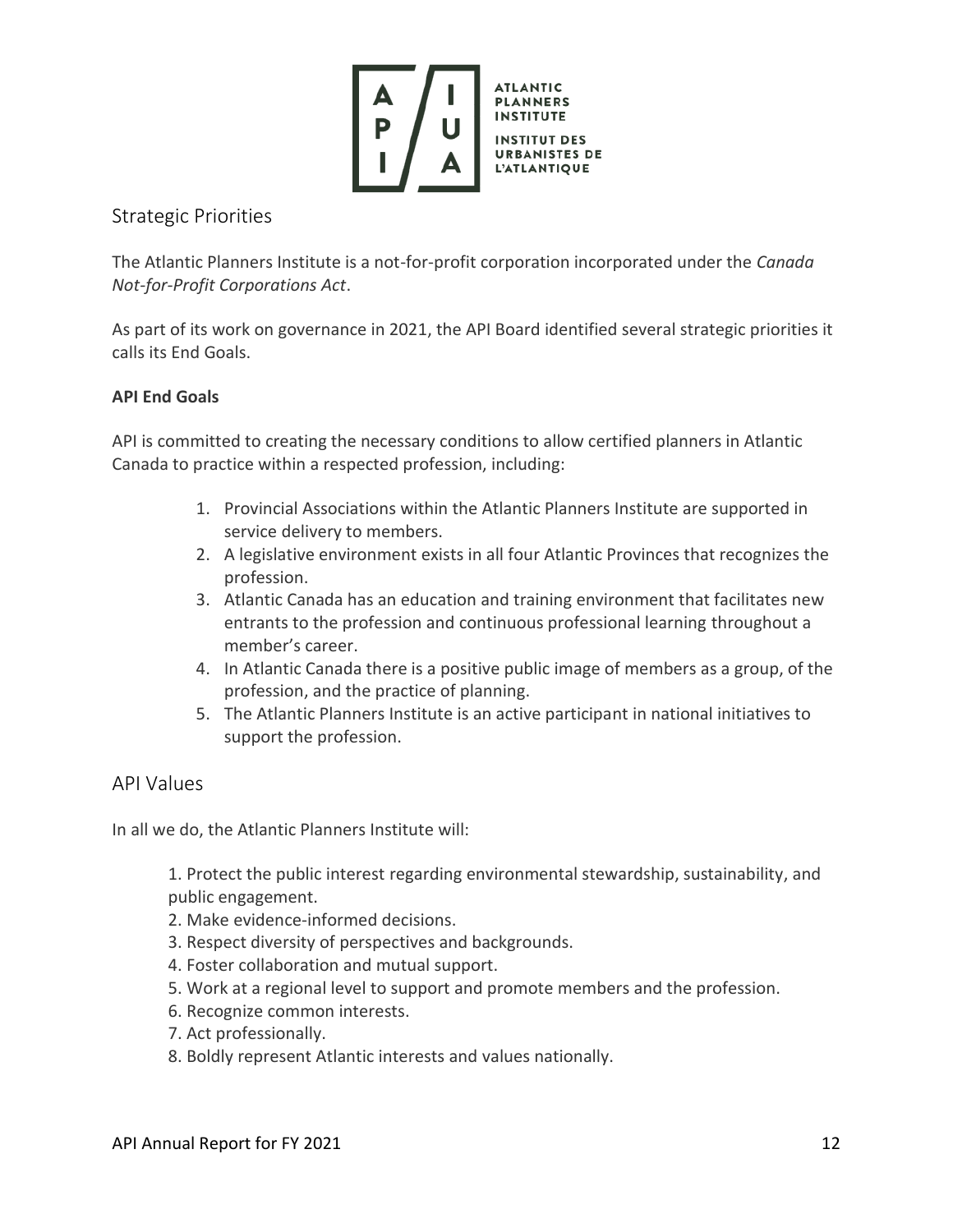![](_page_12_Picture_0.jpeg)

# <span id="page-12-0"></span>Awards of Excellence 2021

The Atlantic Planners Institute (API) Annual Planning Awards of Excellence honour the best in professional planning work undertaken by members in communities and regions across Newfoundland and Labrador, New Brunswick, Nova Scotia, and Prince Edward Island.

In 2021, the awards remain virtual due to pandemic restrictions. Nominations were received in four categories, and we are pleased to congratulate the winners. A webinar was held in the fall to honour both recipients where they also presented their work.

## **Physical Plans and Design**

The Award goes to **O2 Planning and Design** on behalf of **Fredericton Exhibition Ltd. and the City of Fredericton** for the **"New Brunswick Exhibition Grounds Site Development Plan."**

Submissions in this category include:

- Physical land-use plan or project
- Guidelines for implementation
- Design elements for a specific site or area, such as
	- o Site-design Plans
	- o Mixed-use Development
	- o Business/Industrial Park
	- o Park/Trail Plans
	- o Historic Site/Resource Plans
	- o Revitalization Plans, or
	- o Downtown-improvement Plans

## **Comprehensive Policies and Plans**

## The award goes to **UPLAND Planning + Design** on behalf of **The Town of Lunenburg for their project "Project Lunenburg Comprehensive Community Plan."**

Submissions in this category include:

- A strategic, long-range policy plan for a municipality, a portion of a municipality (e.g. neighbourhood, downtown), or multiple municipalities (a region);
- A regional plan, municipal-development plan, neighbourhood plan, rural plan, areastructure plan, area-redevelopment plan, including a land-use/zoning by-law.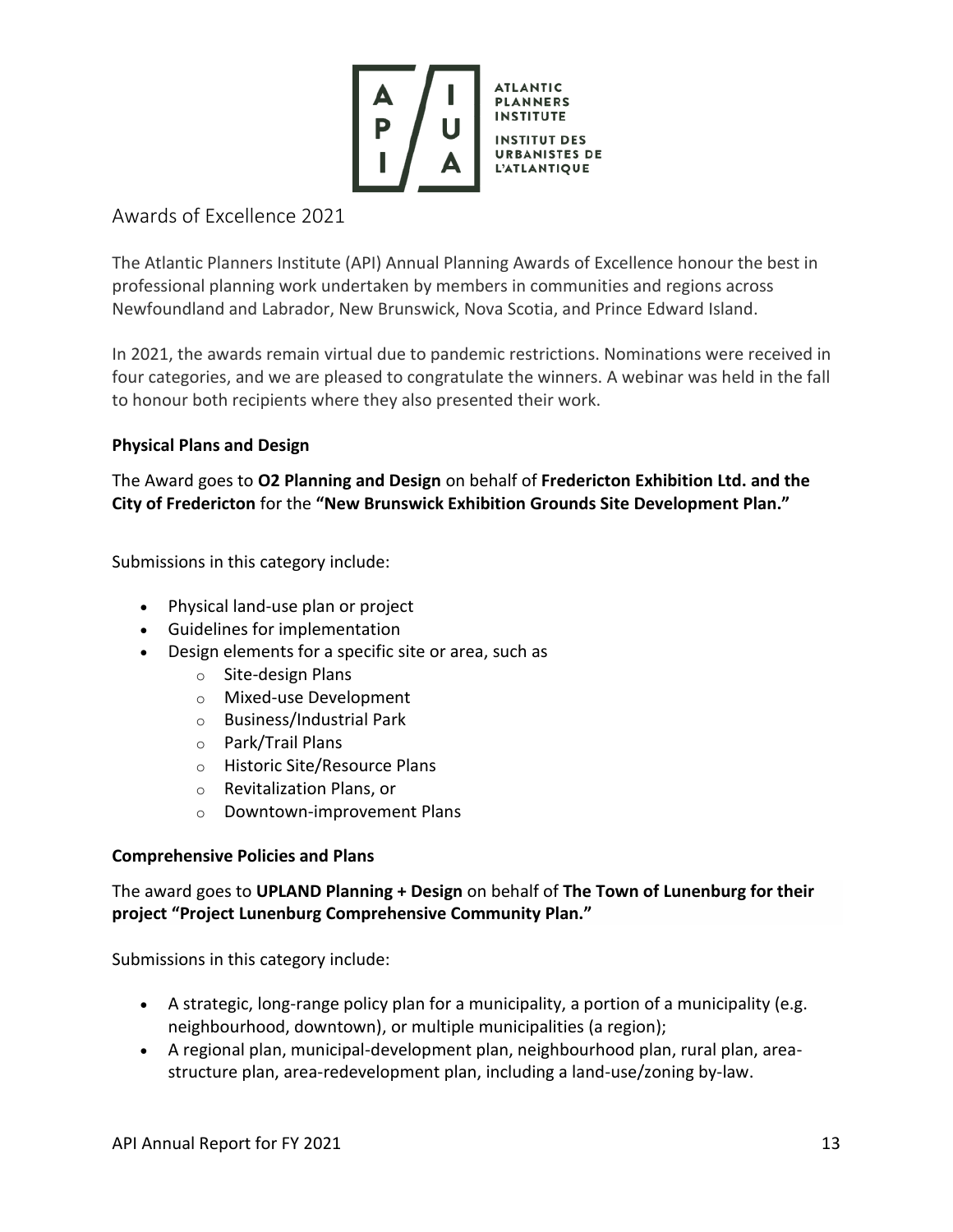![](_page_13_Picture_0.jpeg)

• A special plan that addresses the environment, housing, economic development, recreation and/or parks, social planning, transportation, and infrastructure of a municipality or region.

#### **New Planning Directions**

The award goes to **Mills & Wright Landscape Architecture** on behalf of **the City of Mount Pearl,** for their project **"Find Your Centre – Mount Pearl City Centre Renewal Plan."**

Submissions in this category include:

- New models, guides, templates tools, materials or publications used to communicate information about a planning process, to gather public input or stimulate discussion, to promote planning and the value of planning to create greater awareness among citizens or specific segments of the public.
- The use of technology such as social media, to expand public participation in planning.
- Publications (books or magazines); websites; models, podcasts; films/video.
- An original or clearly outstanding study/report, based on sound research and analysis through creative or outstanding approaches leading to findings, solutions, and/or approaches of value to the planning profession, the liveability of communities, or the sustainability of resources.

## **Rural Small Town Plans**

The award goes to **FBM with Nova Scotia Federation of Municipalities** for the **"Nova Scotia Main Streets Assessment Method."**

Submissions in this category include:

- Targeted at small Atlantic Canadian towns, villages, and rural communities, that have demonstrated innovative or creative approaches to planning in a more rural context.
- Submissions may address a wide range of issues, including land use and natural asset management, heritage preservation, planning for economic change, maintaining community identity, population decline, and innovative partnering in the delivery of services.

## <span id="page-13-0"></span>Volunteer Awards

We are also pleased to honour our 2021 Volunteer Award Winners. Those who volunteer their time play a very vital role in keeping the organization running smoothly and constantly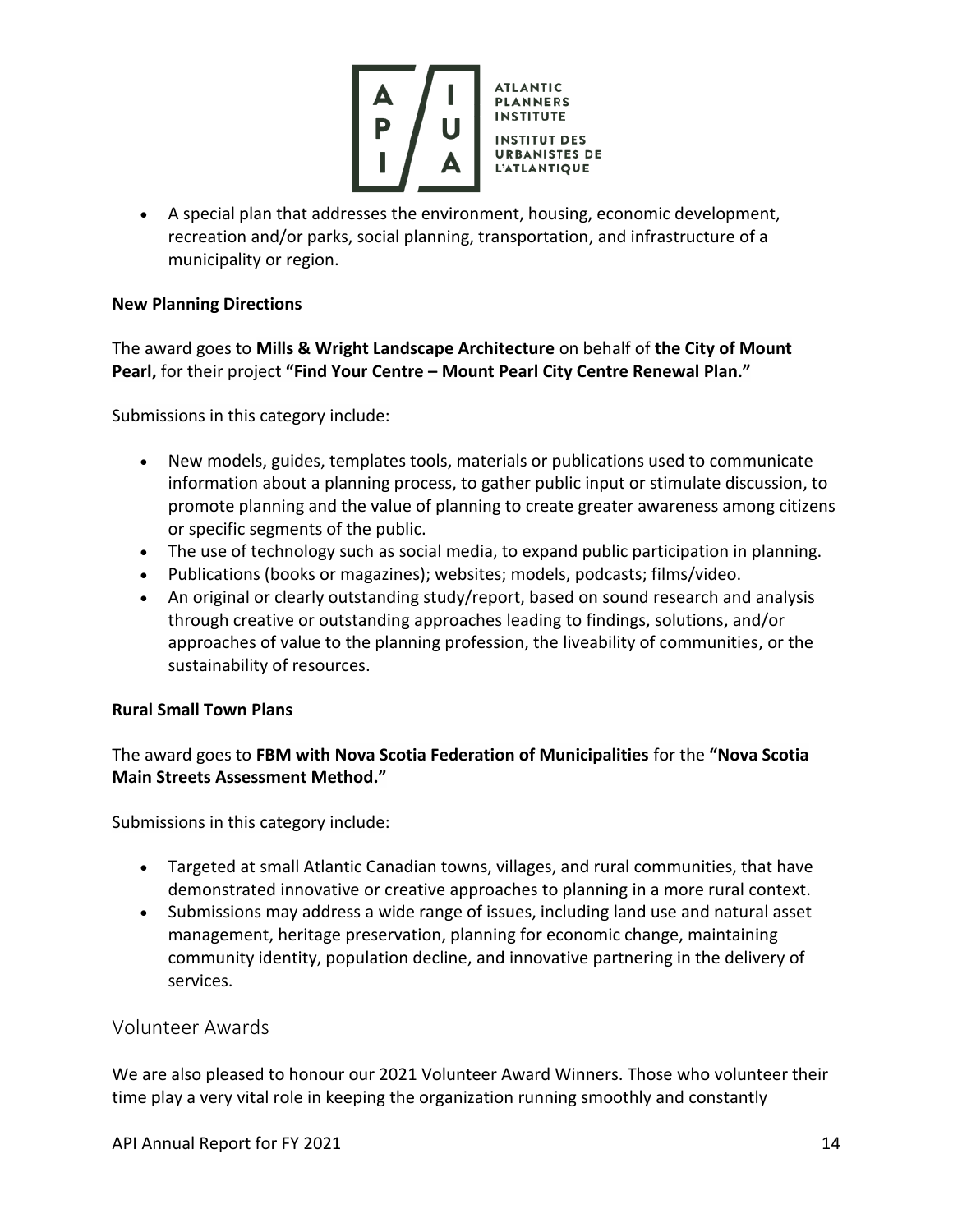![](_page_14_Picture_0.jpeg)

developing. They are also instrumental in helping to drive the planning profession forward in the public eye.

This year we would like to congratulate:

**Gay Drescher**, RPP, MCIP with the New Brunswick Association of Planners / L'Association des urbanistes de Nouveau-Brunswick

**Ken O'Brien**, MCIP with the Newfoundland and Labrador Association of Professional Planners

**Luc Ouellet**, LPP, MCIP with the Licensed Professional Planners Association of Nova Scotia

Thank you for your dedication to your provincial institutes, API, and the planning profession!

![](_page_14_Picture_7.jpeg)